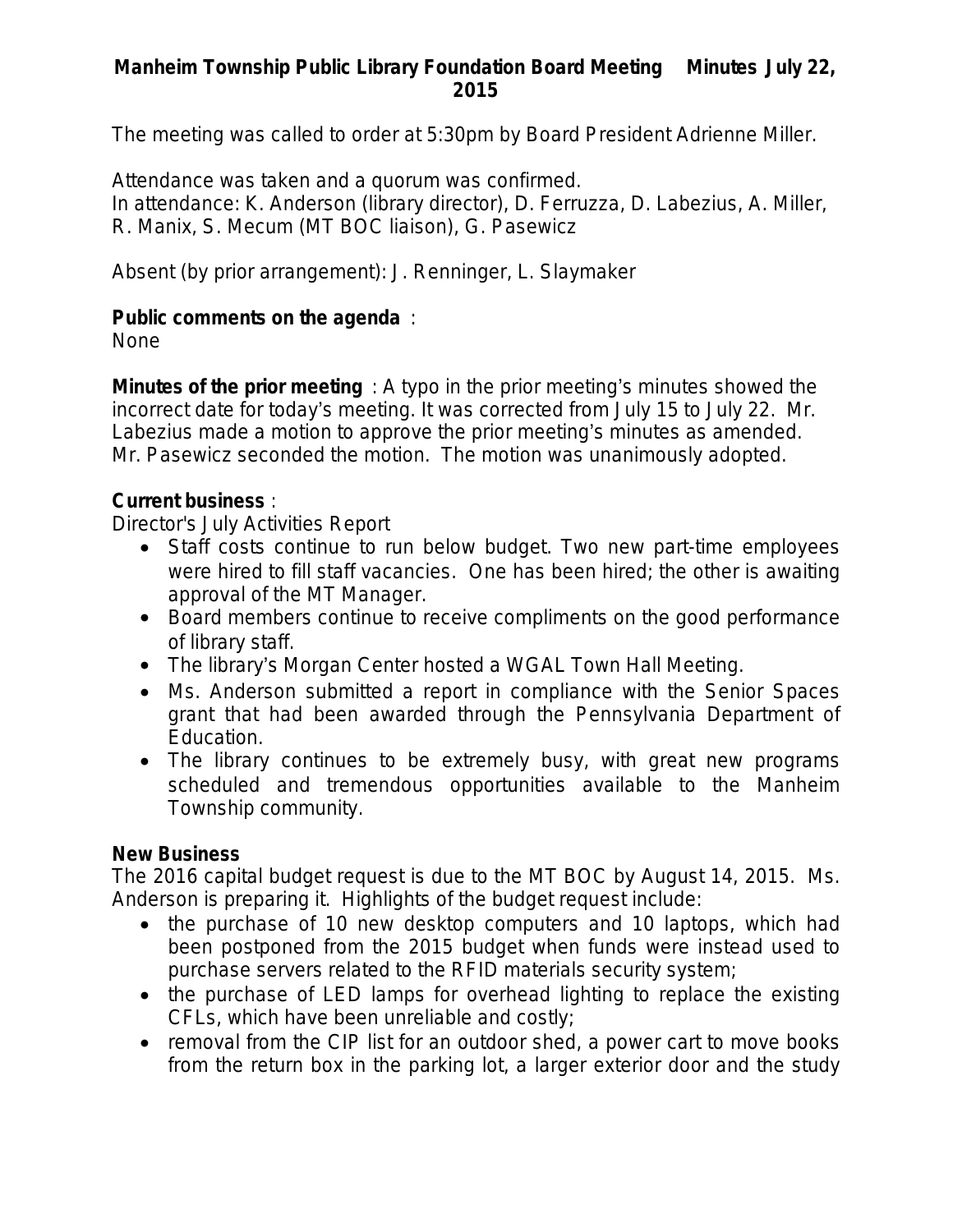# **Manheim Township Public Library Foundation Board Meeting Minutes July 22, 2015**

for overflow parking, as these had been pushed out into the indefinite future.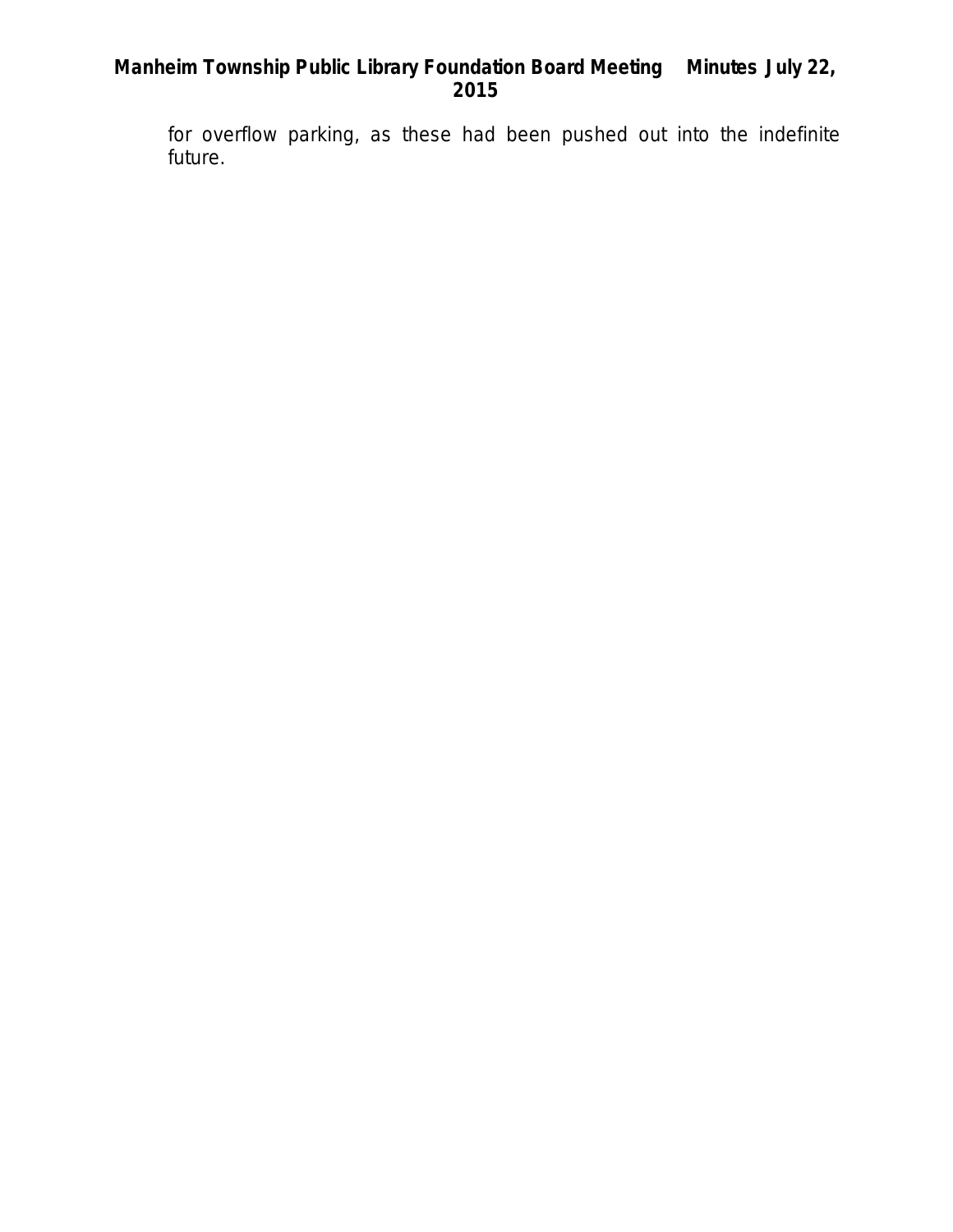The 2016 operating budget request is due August 25, 2015. Ms. Anderson will present it at the August 28, 2015 MT BOC meeting.

 The operating budget request will include funding for a part-time technical services assistant who will prepare materials for the shelf, which includes linking the cataloged record, preparing and adhering labels and covers, tracking periodical delivery, repairing materials, keeping stats of online database usage, etc.

### **Old Business**

Strategic planning

- The board continues its work on the library's strategic plan Goal 4: "Sufficient, Secure, Sustaining Funding."
- Ms. Anderson will send an email to board members to schedule a date and time to meet for discussions specific to the strategic plan.

Fundraising social event

- Event is scheduled for October 16, 2015.
- The board reviewed a draft invitation
- The invitations will be sent out the week of August 24, 2015. The RSVP date is October 9, 2015.

### **Standing Committee Reports**

Facilities Committee

- Ms. Anderson reported that two new book return boxes for the parking lot would cost about \$11,000. Mr. Ferruzza suggested that the existing boxes could be suitably modified for a lot less money. He and Ms. Anderson will discuss prior to submitting the 2016 capital budget request.
- Ms. Anderson discussed with MT Code Compliance finishing the basement restroom, which has not been usable since the library was constructed. She will need to meet with Zoning, as well. MT officials are concerned that, in order to comply with code and zoning ordinances, the library might have to increase the size of its parking lot.

Friends Group

- Board members ought to be present each day of the annual book sale.
- A Sign-up Genius email has been sent to potential book sale volunteers.

Finance Committee

• No report

### **Miscellaneous**

The library's policy on child abuse clearances is on hold pending the MT Parks & Recreation Department's policy decisions.